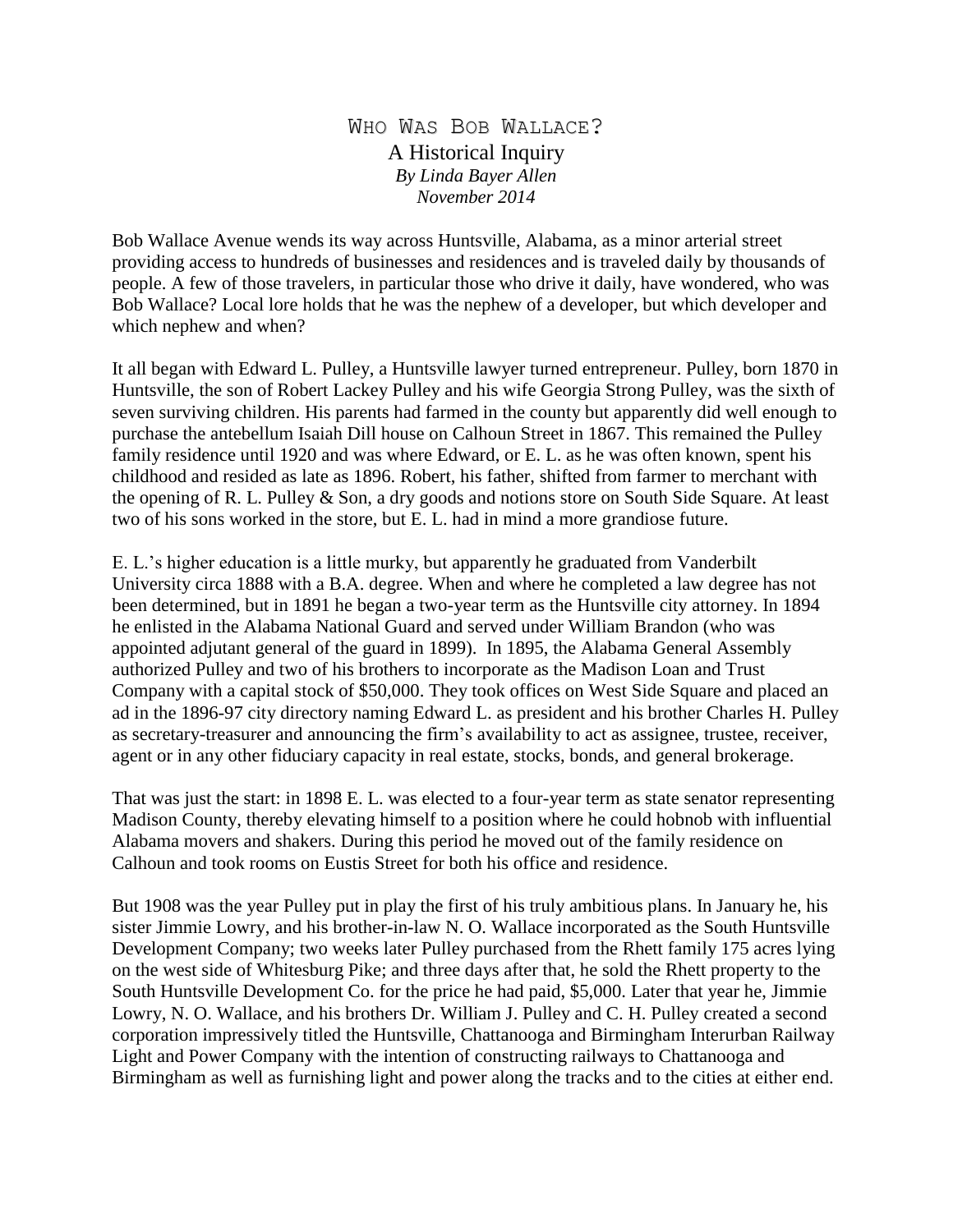The first phase of the Huntsville electric street car system was already in operation, and development was booming in southwest Huntsville; the Pulleys intended to be major players in this exciting new industry. To that end the Interurban Company reached an agreement with T. C. du Pont to purchase ninety percent of the stock of the Huntsville Railway Light and Power Company for \$54,500. The siblings harbored a grand vision not only of expanding the local electric car line to better serve their newly purchased property and the county fairground lying west of it, but also to construct interurban extensions connecting Huntsville with nearby metropolitan centers.

The following year, 1909, E. L. Pulley recorded the first subdivision, the Clerk and Salaried Man's Addition, in the Whitesburg acreage and sold the first lot. (The plat was so recorded, but scribes ever since have been silently altering the name; the 1929 Quigley map labels it the Clerks and Salaried Men's Addition.) Shortly after, in September 1910, the family's plans deteriorated quickly when E. L. fell sick and died at age 40 of kidney failure. He had not married and left no children. His will of 1897 bequeathed to his brother Dr. William Pulley of New York City all his property, real and personal, and nominated another brother Robert S. Pulley as executor.

When the estate went through probate, all Pulley's grand schemes unraveled. An accounting of his assets and debts revealed that his estate was insolvent, even after his personal and real property had been sold. Thousands of dollars still owed to du Pont were in default because the Interurban Company had no funds—which ended the dream of a regional railway. (Oddly, the Clerks & Salaried Men's plat shows the "car line" running along Marshuetz; it is assumed that the line was not then in place, that it was planned, like the streets, but not yet built.) After making some 38 sales in the subdivision and quit claiming right-of-way for expansion of the local street railway, the surviving stockholders dissolved the South Huntsville Development Company in 1913. The only bright spot in all this might have been the annual Tennessee Valley Fair which closed a few days after Pulley's death. He had been secretary of the fair association, an original incorporator, and a huge supporter; the 1910 fair was considered a financial success which was largely attributed to his efforts.

In the end, all that the Pulley siblings, acting as the South Huntsville Development Company, bequeathed Huntsville was the almost empty Clerks and Salaried Men's neighborhood which began at Whitesburg Pike, extended west five blocks, and was divided into 254 lots and eight streets plus one large unnumbered lot. The newly platted streets were Comer, High School, Brandon, Madison, and Oak, with Billie Watkins as the west boundary, Marshuetz as the north boundary, and Bob Wallace as the south boundary. (The subdivision also included a block lying in the V between Whitesburg and Franklin, but this study does not include that block.)

This original 1909 five-block-long portion of Bob Wallace Avenue remained that length until 1928 when it was platted eastward to its intersection with Sunset Drive in College Hill Addition; but, Sunset Drive was never constructed so Bob Wallace ended then, as now, at Lytle Street. (Today a different Sunset Avenue runs for three blocks south off Bob Wallace.)

The west end of Bob Wallace stopped at Billie Watkins until the late-1950s when an enormous influx of residents forced massive changes in the city and, in particular, the street system. Bob Wallace Avenue was pushed westward to connect with Thirteenth Avenue and then with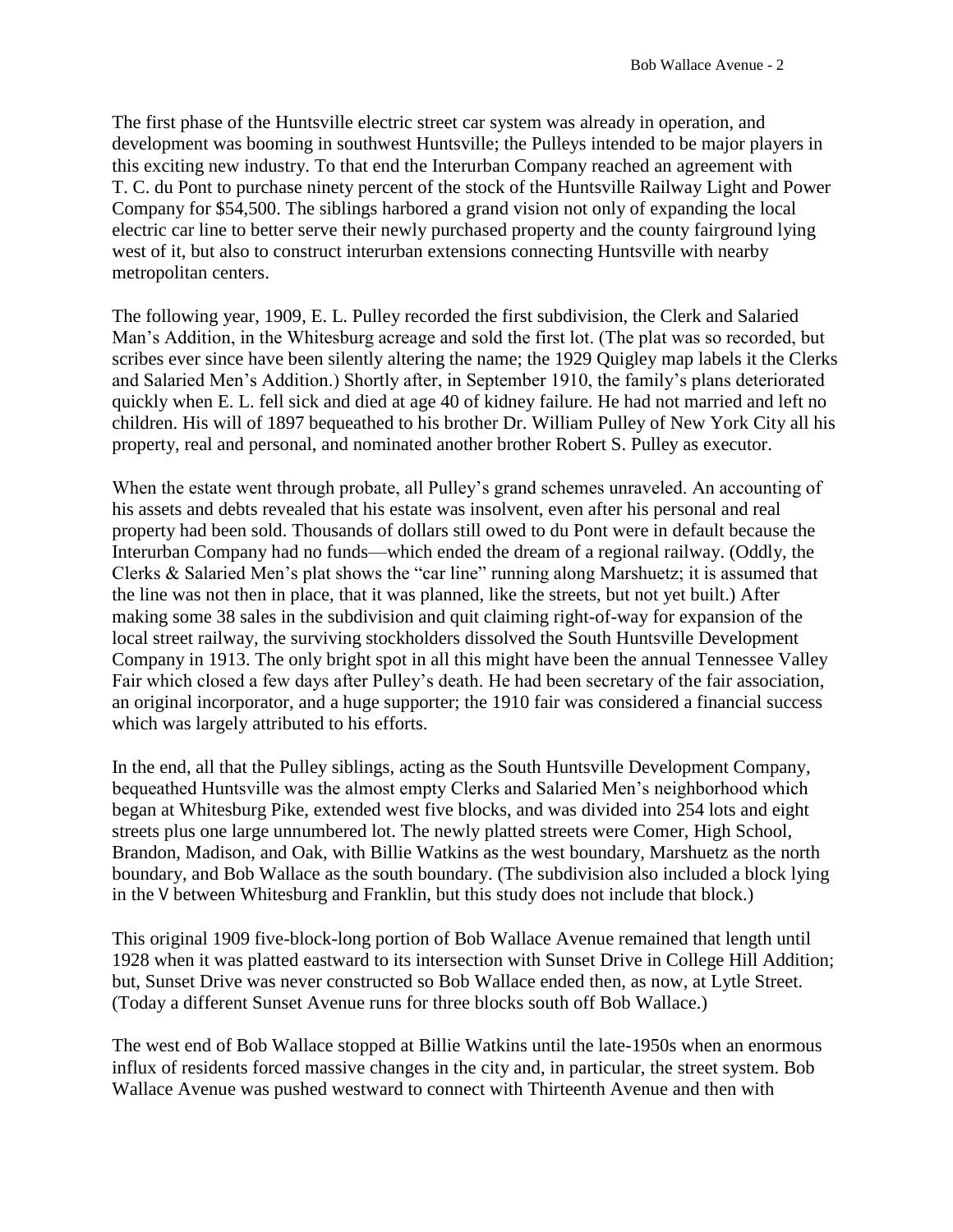Madison Pike in West Huntsville, thereby joining the two sides of the city across the south. After Sparkman Drive was constructed, Bob Wallace was connected to its southern end to create a partial ring road, but the Bob Wallace name was dropped where the road turned north. It had taken nearly half a century for Bob Wallace Avenue to reach its current configuration and status as a minor arterial street running from Lytle to Sparkman. (Farther south, Drake Avenue also was extended westward but not until the 1960s when it was connected first with Donegan Lane and later with Ridgecrest Street under the name Drake Avenue.)



*Above is the 1909 subdivision, as it was platted, showing the original portion of Bob Wallace Avenue. The diagonal street labeled Pike is Whitesburg. It is presumed that Pulley dreamed of selling the large lot fronting on High School Street to the city for its first public high school, a coup that would have made the subdivision lots highly desirable. Comer Street probably was never opened, and by 1929 it had disappeared from the city map. Note the correct spelling of Marshuetz Avenue; the 1949 Sanborn map continued the original spelling while noting that the street west of Brandon was still not open. The dashed line running along the middle of Marshuetz is labeled "car line." Block A has been omitted from this illustration.*

As late as 1940 the city directory shows no addresses on Bob Wallace, partially because all of the lots faced the north-south streets except those in Block G. Even the 1949 update of the Sanborn fire insurance map shows only a scattering of houses in the Clerks & Salaried Men's Addition, but the phenomenal growth of the city during the 1950s created a demand for every lot and forced the construction of a greatly expanded street network. It was not until 1958 that the city addressed the confusing tangle of street names in a city-wide ordinance that changed several of the names in the Clerks & Salaried Men's Addition. The boundary street names were retained: Marshuetz, Billie Watkins, Whitesburg, and Bob Wallace. But Oak Street became Gallatin, Madison became Poincianna, and High School became Pansy. Comer Street disappeared, and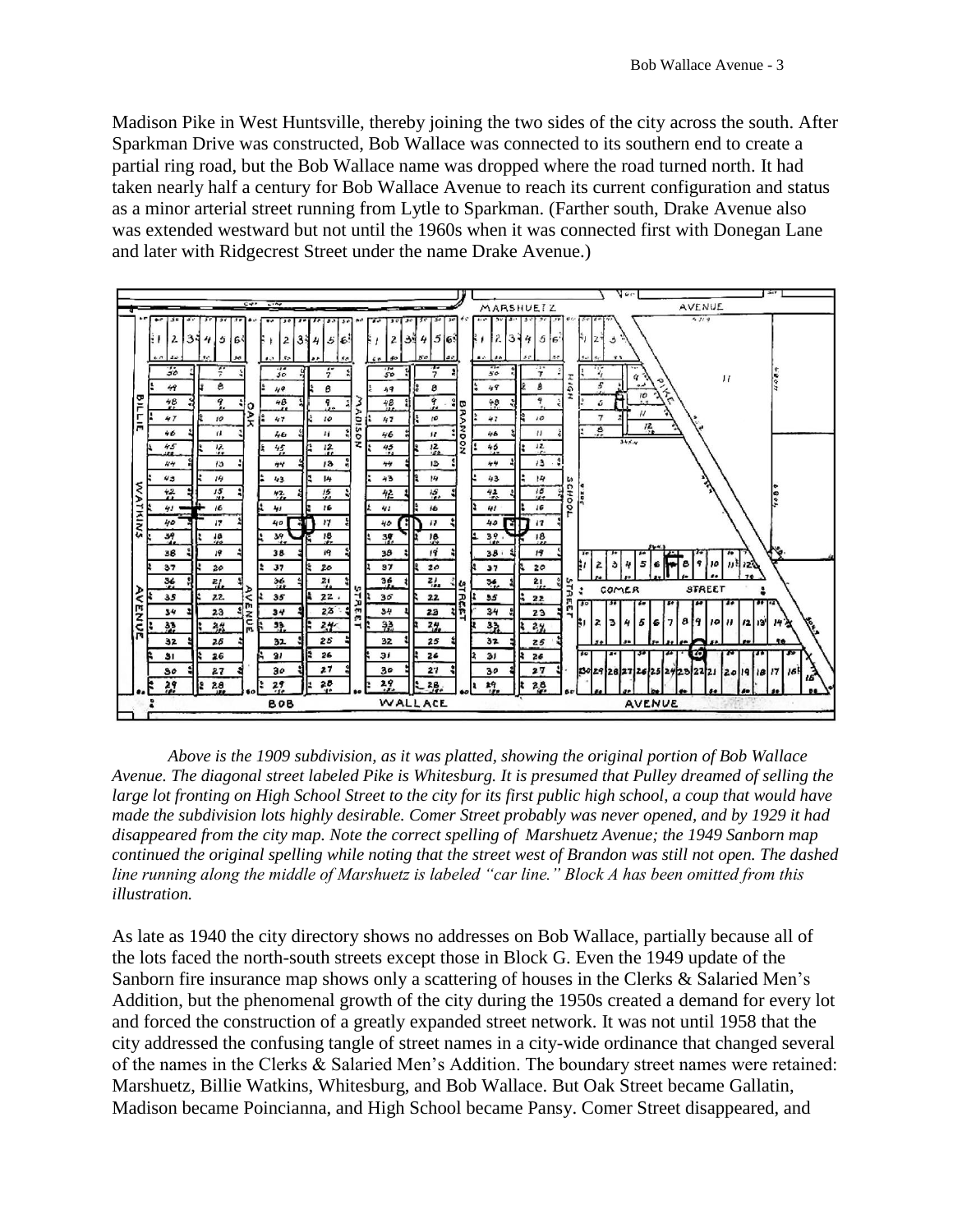Brandon Street extended north two blocks to Longwood. By the end of the 1950s, nearly all the lots west of Pansy Street had been filled with houses.

What was the inspiration for the original names? We can only make educated guesses, but some names seem obvious. Whitesburg, of course, already existed as did Oak and Madison streets; the logical assumption was that the already established downtown portions of Oak (now Fountain Circle) and Madison would be pushed south to connect with the new subdivision streets of the same name, but that didn't happen. High School Street was a fantasy that was dashed when the first public high school was located on West Clinton Street in 1916; ironically, the third Huntsville High School building was erected on Billie Watkins in 1954, and the fourth was recently completed on Bob Wallace Avenue. Pulley was a man ahead of his time.

Comer Street was probably named for the sitting Alabama governor, Braxton Bragg Comer, (1907-1911), and Brandon Street could have honored William W. Brandon, the state adjutant general (1899-1907) and member of the state house of representatives where he served three terms beginning in 1896. Pulley would have known both of these men through his military and political activities, and his senate term coincided with Brandon's time in the house. Although Pulley did not live to see it, Brandon went on to be elected governor in 1922. Pulley likely speculated that Comer and Bragg could prove useful to him in his future financial and real estate pursuits.

Today's Marsheutz [*sic*] Avenue is a little more problematical. Leo J. Marshuetz [*sic*] lived on Lincoln Street in the 1890s and was associated with J. Klaus & Co., a clothier on North Side Square. He also dealt in real estate, including the purchase of the first lot sold in the Clerks  $\&$ Salaried Men's Addition. He paid \$100 for a lot that fronted on Marshuetz [*sic*]—which prompts one to ask what was the connection between the street name and the buyer as the two names were then identical. Only later did the city misspell the street name. A cursory search reveals no Marshuetz family members among the Pulley relatives, but it is an unusual name to be a random choice. At any rate, Leo didn't stay in Huntsville but relocated to Montgomery before 1920.

That leaves Billie Watkins and Bob Wallace streets unaccounted for. The assumption made here is that Pulley selected the names Comer and Brandon, but the South Huntsville Development Company had two other partners, N. O. Wallace and Jimmie Lowry, who presumably had street name suggestions of their own. As it turns out, Nathaniel Odell Wallace had married Pulley's sister Mary Wade Pulley in 1893, and they had a son named Robert Pulley Wallace, born 1898 in Lincoln County, Tennessee. The Wallaces lived on Mulberry Avenue in Fayetteville, where N. O. was a son of the founder and editor of the local newspaper, which he and his brothers inherited from their father. From Robert Wallace's 1918 World War I draft registration, we learn that he was a pre-med student at Vanderbilt University. The 1940 federal census reveals that he was a surgeon in private practice living on East 79th Street in Manhattan, had married Jeanne Hopton in 1933, and they were the parents of a daughter Mary Louise born in 1938. Robert Pulley Wallace died in New York of heart failure in 1957—the precise period when Bob Wallace Avenue became a major thoroughfare.